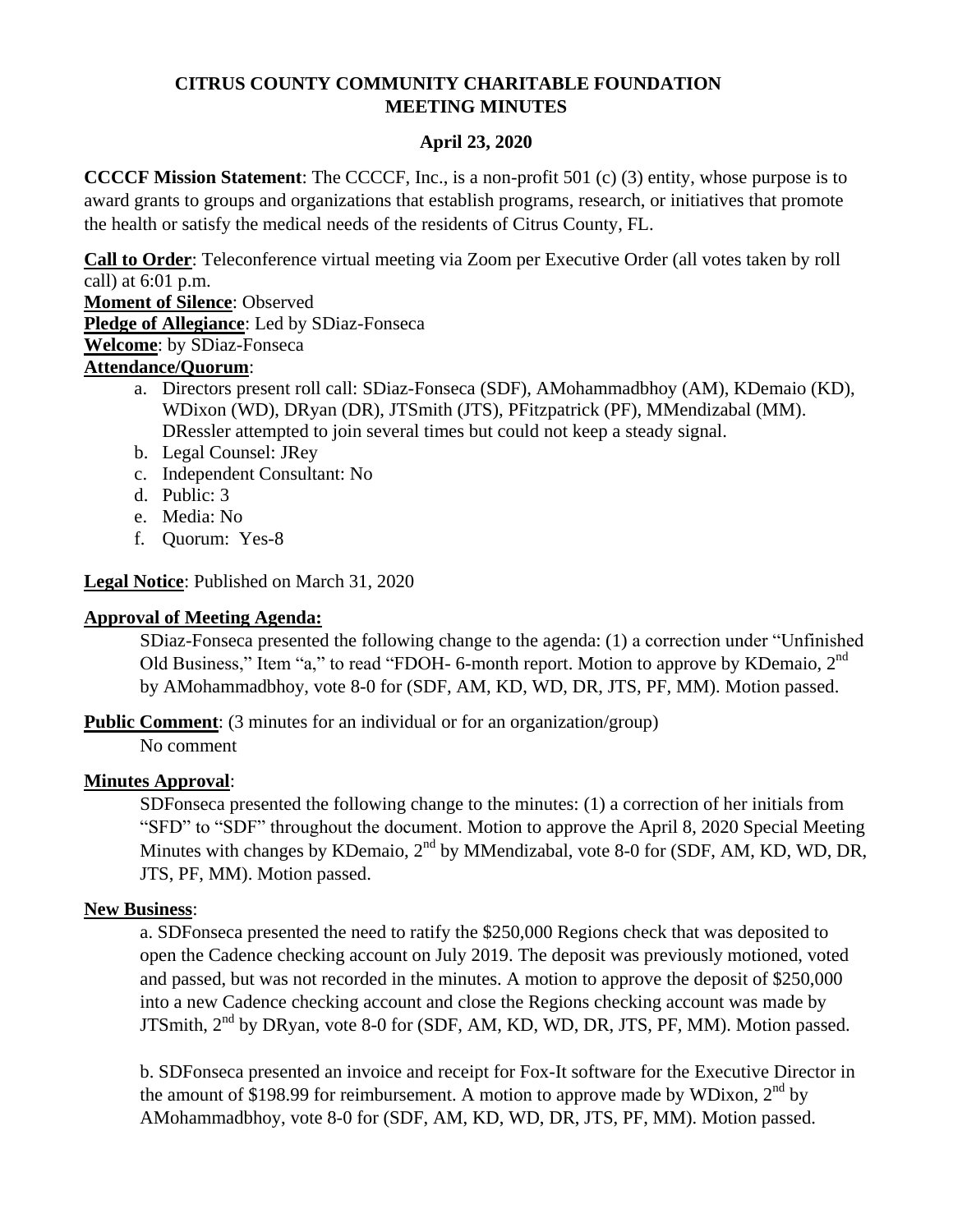c. Discussed a change in the signatories' procedure that would utilize the software DocHub for resolutions, administrative documents, and checks. Motion approve, in addition to Item "e", made by AMohammadbhoy,  $2^{nd}$  by DRyan, vote 8-0 for (SDF, AM, KD, WD, DR, JTS, PF, MM). Motion passed.

d. Discussion to approve a change in the Expenditure Policy to allow the Executive Director to charge up to \$1000 per month for unexpected bills and office supplies. Motion to approve made by WDixon,  $2<sup>nd</sup>$  by JTSmith. During discussion SDFonseca stated that an amendment to the motion was needed to also include a change in the Expenditure Policy language to read "President" in place of "Treasurer" per the requirements of Cadence Bank provisions for the credit card. The amended motioned for approval was made by AMohammadbhoy,  $2<sup>nd</sup>$  by KDemaio. vote 8-0 for (SDF, AM, KD, WD, DR, JTS, PF, MM). Motion passed.

1. SDFonseca reported a need to change the current Policy of Fulfilling Financial Obligations language to include the provision for allowing the Executive Director to utilize the credit card and software needed to obtain electronic signatures from Board members in an emergency situation. KDemaio asked for clarification as to the policy as it was not provided in the packet. SDFonseca indicated the Fulfilling Obligations Policy exists currently, and the before mentioned language needs added to the policy. Motion to approve the addition of policy language for payment of invoices during an emergency made by WDixon,  $2<sup>nd</sup>$  by JSmith. Vote 8-0 for (SDF, AM, KD, WD, DR, JTS, PF, MM). Motion passed.

e. Purchase of the Software DocHub presented for approval by SDF in the amount of \$59.88 annually. (approved with item "c.")

f. SDFonseca reported on the application for a Corporate Credit Card through Cadence for the Executive Director to replace the debit card currently issued.

g. CMcClure reported that the Florida Wellcare Alliance Lease ends on the 30<sup>th</sup> of April. SDFonseca stated that in the February Board Meeting CMcClure presented the two options for obtaining a new annual lease but has since been on hold amidst the CoVid-19. CMcClure commented that she is currently working from home, and that the furniture in the FWA office belongs to FWA. The only change that would need to take place is the change of port for the Spectrum business line for CCCCF, Inc. JTSmith commented that there is a widespread movement of many individuals having to operate business from home and would CMcClure be comfortable with an extension working from home. CMcClure commented she is on board and feels comfortable and confident that she could operate the business matters and records from home at this time. Furthermore, CMcClure commented in the future she anticipates getting a lease in an office to accommodate her and CCCCF, Inc. presence in the community and grant applicants/recipients. PFitzpatrick commented that he just had a business line transferred to his house and the process is simple. JRey commented there should be no complications for this, but recommended CMcClure to adhere to Policy, utilizing the CCCCF, Inc. equipment for business use only. A motion for CMcClure to work from home until further notice and have the CCCCF, Inc. telephone line port installed at her home made by KDemaio,  $2<sup>nd</sup>$  by JTSmith, vote 8-0 for (SDF, AM, KD, WD, DR, JTS, PF, MM). Motion passed.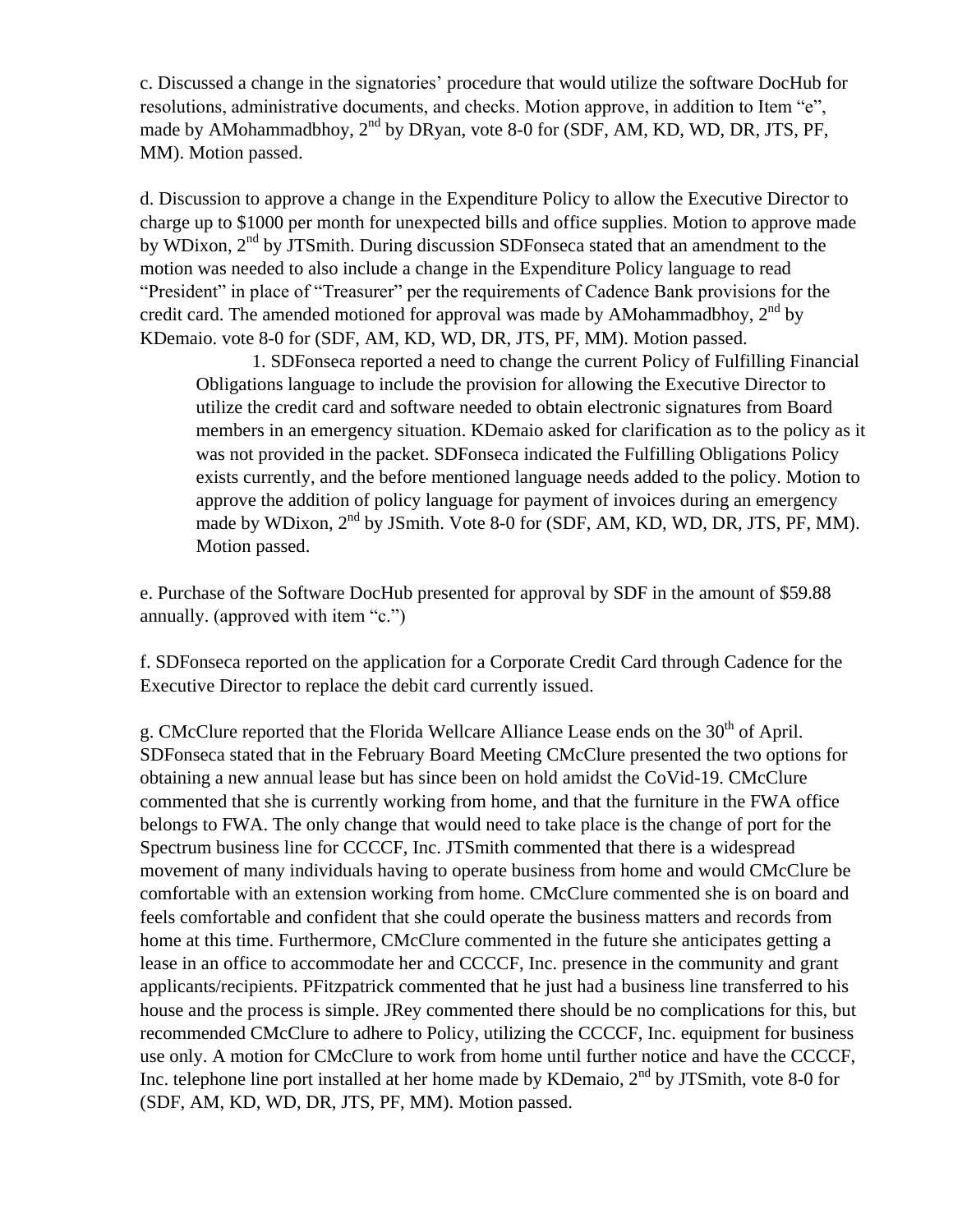h. SDFonseca reported that our vendor Tabitha Wells of Wells Biz Solutions chose to contact the Clerk's office, our bank and the Attorney on her idea for payment methods outside of Board direction, and then emailed this information directly to some of the CCCCF, Inc. Board members, bypassing the agenda process. SDFonseca commented that this action goes against the chain of command for the CCCCF, Inc. and that the email should have been channeled through the Executive Director or the Treasurer first. SDFonseca further commented that this is an item that could have been added to a Board meeting agenda by the Treasurer, Executive Director or other Board member with the back-up materials and the vendor could attend in order to address the idea with the whole Board. SDFonseca expressed concerns that this was done without Board direction, that fees could be generated for time used by the vendor with our Attorney, and that the vendor could become a conduit for Board conversation. WDixon voiced his support of the necessity of following the chain of command by all vendors in these regards. And JTSmith commented that he felt that SDFonseca could have handled the concerns in a different manner other than shaming the vendor publicly in front of the entire Board. JTSmith suggested handling the concern one on one. SDFonseca stated that she had contacted Wells Biz Solutions by email and stated she would discuss his issue with the Board since they had already been involved. KDemaio agreed with JTSmith that there should be a direct communication with the vendor by SDFonseca, not a public shaming. DRyan supported SDFonseca allowing the issue to be presented to the Board either way as the email had been sent to the entire Board.

### **Treasurer's Report:**

a. Invoices: Bright House/Spectrum \$29.99; CNA Surety/ SDFonseca Bond \$100.00, DRyan Bond \$100.00, FL Dept. of Revenue Quarterly \$189.00; Chronicle \$107.10(\$19.30+\$64.90+\$22.90); SDFonseca Foxit Software Reimbursement \$198.99; Nature Coast Web Design \$100.00; Wells Biz Solutions \$1075.00. Motion to approve checks by AMohammadbhoy,  $2<sup>nd</sup>$  by MMendizabal, vote 8-0 for (SDF, AM, KD, WD, DR, JTS, PF, MM). Motion passed.

- b. Financial Report: none
- c. Banking Services: none
- d. Other: none

### **Unfinished Old Business:**

a. FDOH emergency funding 6-month report. Motion to approve by WDixon,  $2^{nd}$  by DRyan, vote 8-0 for (SDF, AM, KD, WD, DR, JTS, PF, MM). Motion passed.

b. Motion approve the 3-month invoice forecast prepared by AMohammadbhoy, 2<sup>nd</sup> KDemaio, vote 8-0 for (SDF, AM, KD, WD, DR, JTS, PF, MM). Motion passed.

c. CMcClure presented the carrier quote from RSUI Group, Inc. for a total estimated premium of \$11,924.31 for Directors and Officers Limit of Liability coverage of \$1,000,000. CMcClure reported that the current coverage through Philadelphia is \$2019.00. SDFonseca commented that the cancellation is due to the findings reported in the 2017-2018 audit with the Citrus County Clerk's office. She further commented that out of all the carriers, we were denied a quote except for the RSUI Group. Although the findings were documented with resolution and emailed Philadelphia, they chose to cancel as of the extension on April 30, 2020. A dated spreadsheet and documents proving resolution of the findings were emailed to the broker for carrier quotes. CMcClure commented that Hagar emailed there was increase in premiums since the CoVid-19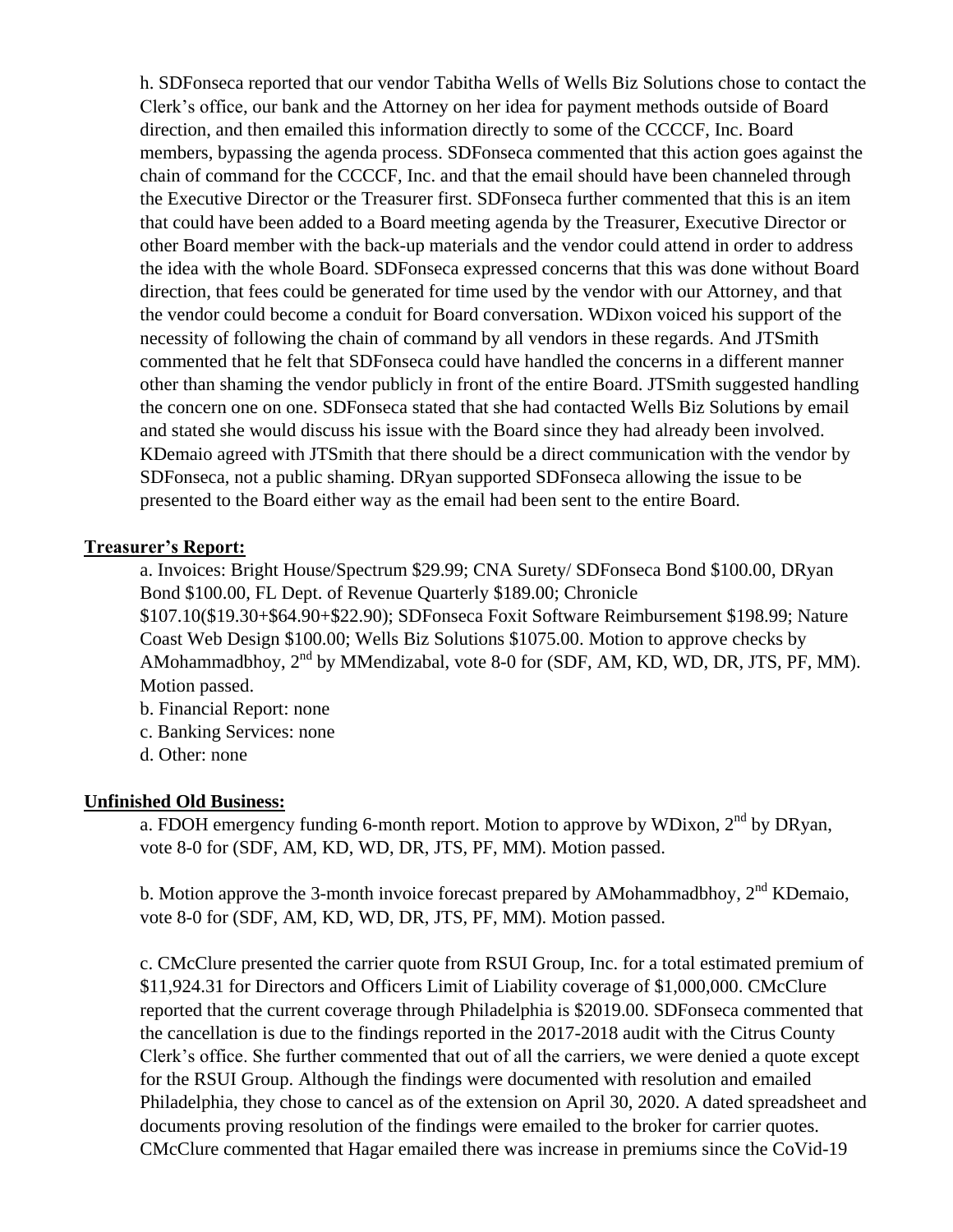emergency. SDFonseca stated that she and CMcClure would continue to work on finding a better and more affordable policy, but that we should pay for this one. JTSmith inquired about a selfinsured mechanism, but JRey responded it would not make financial sense. WDixon asked if he could deny coverage since he is not an officer. JRey responded that the carrier quotes on the fully functioning body of the Board of Directors and that opting out is not an option. JTSmith inquired about who is covered under sovereign unity at the \$250,000. JRey responded that since all are not elected official's coverage of certain ones would depend on the type of suit. WDixon suggested lowering the coverage from \$1,000,000. WDixon inquired what type of lawsuits would be an example that could be file. JRey responded with the example of the board approving an expense or contract that could be deemed as operating against taxpayer funding. CMcClure suggested enrolling in the policy and cancelling more affordable coverage is found. KDemaio asked if the premium had to paid upfront in full? DRyan inquired about the cancellation of the policy as an option and read pg. 5 under Applicable Law relating to cancellation of insurance in the Florida Statutes. JRey replied that contemplating insurance cancellation involves either the lump sum or payments with intent to cancel. KDemaio requested CMcClure call for a 6-month premium quote. AMohammadbhoy suggested requesting a quote for coverage that is only \$250,000. WDixon favored the idea and further suggested the Board assumes risk if there is a lapse in coverage. A motion to deny the current quote for \$1,000,000 in coverage at a premium of \$11, 924.31, request a quote for \$250,000 in coverage at a premium \$4,000 or less annually, and the Board assumes risk during any lapses in insurance by AMohammadbhoy,  $2<sup>nd</sup>$  by KDemaio, vote 8-0 for (SDF, AM, KD, WD, DR, JTS, PF, MM). Motion passed.

#### **Ad Hoc Committee Reports:** None

#### **Standing Committee Reports:**

a. Investment Committee: WDixon reported that the CCCCF, Inc. is up \$350,000 in stock investments. He further reported that he intends to open a checking account through TD Ameritrade account for when transfer orders are needed. SDFonseca inquired if the Investment Committee has met to discuss matters. WDixon replied that they have not met since January. SDFonseca reminded him that the Standing Committees need to meet at least quarterly to discuss investments before they are made. JRey inquired if the TD Ameritrade account information as well as the Investment Account Resolution from the February 2020 Board Meeting has been forwarded to the CCHB. CMcClure replied that she did email the resolution and the account information for TD Ameritrade to the Citrus County Hospital Board.

#### b. Grants Committee:

1. SDFonseca asked JRey to describe the intended purpose and process for the Notice of Default letter that will be drafted (not yet prepared by Attorney) and used for distribution to grant recipients submitting late reports. JRey reported that the letter is not an item that needs be approved as it is simply the act of executing on the existing terms that are within the grant agreement. JRey stated the letter would consist of two parts- the first stating the deadline date for submission of the late report; the second would be a formal notice of default referring to no further funding or the possible repayment of the grant funds per the application agreement. JTSmith inquired if there is a need for this letter. JRey reaffirmed it is not a "new" process but merely the use of stronger language to execute the existing terms of the grant agreement.

2. SDFonseca presented a revision of the Grant Agreement to postpone the 25% grant funding until after the 6-month reports are received. Motion approve by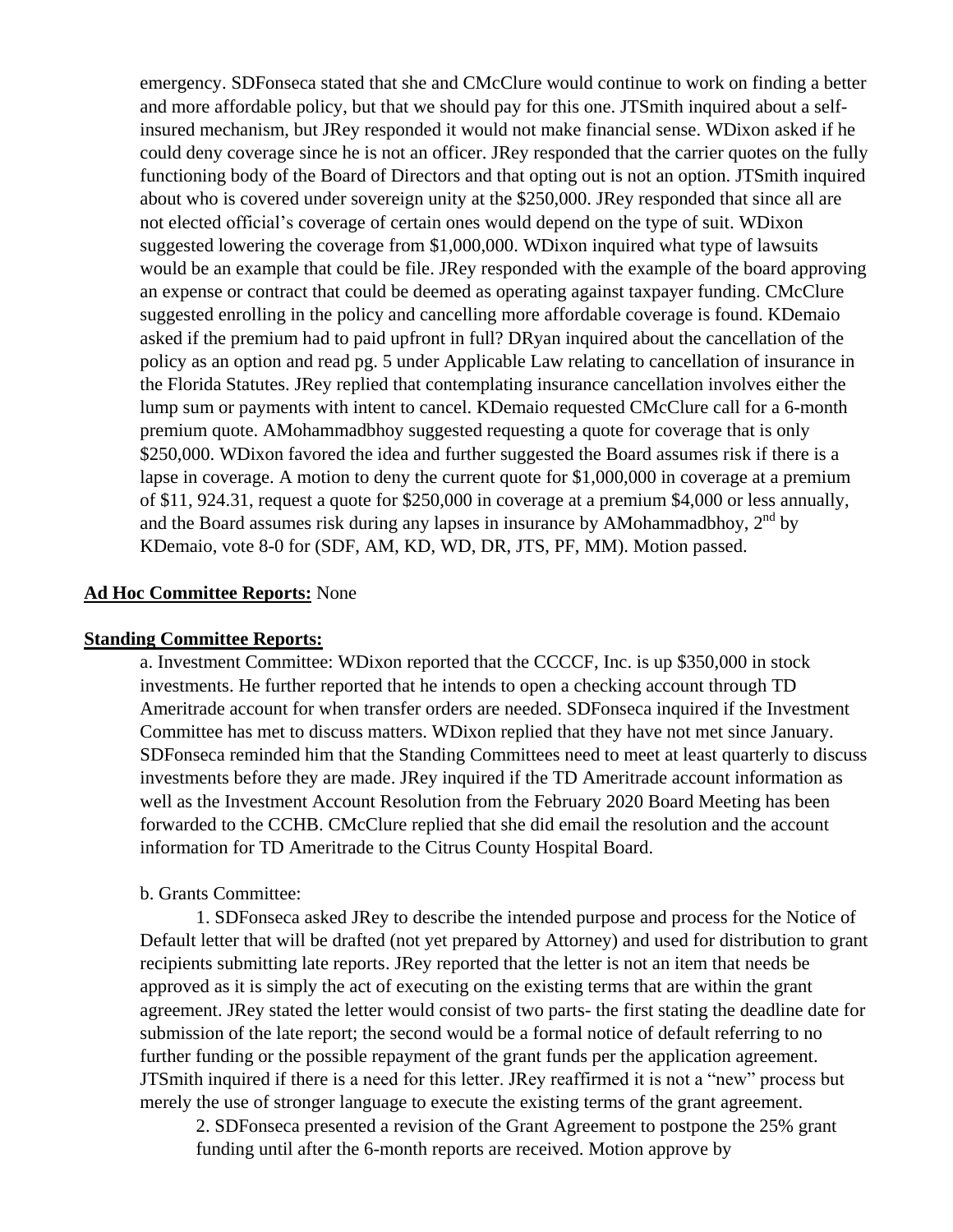AMohammadbhoy, 2<sup>nd</sup> KDemaio, vote 8-0 for (SDF, AM, KD, WD, DR, JTS, PF, MM). Motion passed.

3. Cycle 6, 6-month reports were presented for approval. Motion to approve Items "3 and 4" by WDixon, 2<sup>nd</sup> AMohammadbhoy, vote 8-0 for (SDF, AM, KD, WD, DR, JTS, PF, MM). Motion passed.

4. Cycle 5, 1<sup>st</sup> year reports were presented for approval. Motion to approve Items "3 and 4" by WDixon, 2nd AMohammadbhoy, vote 8-0 for (SDF, AM, KD, WD, DR, JTS, PF, MM). Motion passed.

c. Personnel Committee:

1. PFitzpatrick reported that SDFonseca conducted a 6-month employee review per the contract and hiring terms of the Executive Director. PFitzpatrick commented that he had not worked with CMcClure as closely as WDixon had, but he commended her on her performance and accomplishments. PFitzpatrick turned over the review reporting to WDixon who commended SDFonseca on the execution of the review, stating it was incredibly positive and thorough. WDixon further commented that CMcClure is failing in no means as staff. WDixon stated he that the Personnel Committee would like to meet and prepare a proposal for a salary increase for CMcClure. JRey affirmed the contract states that at 6-months the salary would be renegotiated. SDiaz-Fonseca commented that CMcClure has done very well for 6 months of directorship. SDiaz-Fonseca indicated she did address with CMcClure about being more detailoriented, the need for an employee handbook, and a timeline of skills to acquire. KDemaio commended CMcClure for her assistance, especially during challenging times over the past few months, and supports a salary increase for CMcClure. SDFonseca inquired about the provisions around the accrual of time-off. JRey clarified that there is no accrual, but the position is vested with 5 days of PTO per request and approval. WDixon proposed an \$8,000 to \$10,000 raise. DRyan suggested that this salary increase be determined at this meeting if possible, instead of postponing for a later meeting. A motion to make a one-time increase in the salary of the Executive Director position by \$10,000, effective the next occurring pay cycle made by WDixon, 2<sup>nd</sup> by PFitzpatrick, vote 8-0 for (SDF, AM, KD, WD, DR, JTS, PF, MM). Motion passed.

### **Legal Update:**

a. JRey reminded the Board that per the executive order issued in March by Florida Governor DeSantis the suspension of physical meetings of governmental boards will expire on May 8, 2020. JRey commented that if the order does in fact expire, the Board could potentially return to meeting physically in May. JRey will notify CMcClure and the Board of the Governor's orders as the updates are released.

### **Public Comment**: (3 minutes for an individual or for an organization/group)

Tabitha Wells from Wells Biz Solutions offered a public apology to the Board of Directors for sending an email directly to the Board suggesting a financial process to utilize during the emergency orders due to CoVid-19. She acknowledged the email went outside of the process by which the vendors should communicate business-related material that could need approval by the Board of Directors. Reference Item "h" under "New Business."

### **Next Meeting/s**:

a. Anticipated # of Attendees (5 Yes: SDF, PF, DR, MM, WD); (2 Maybe: KD, SW); (1 No if a physical presence is needed: AM)